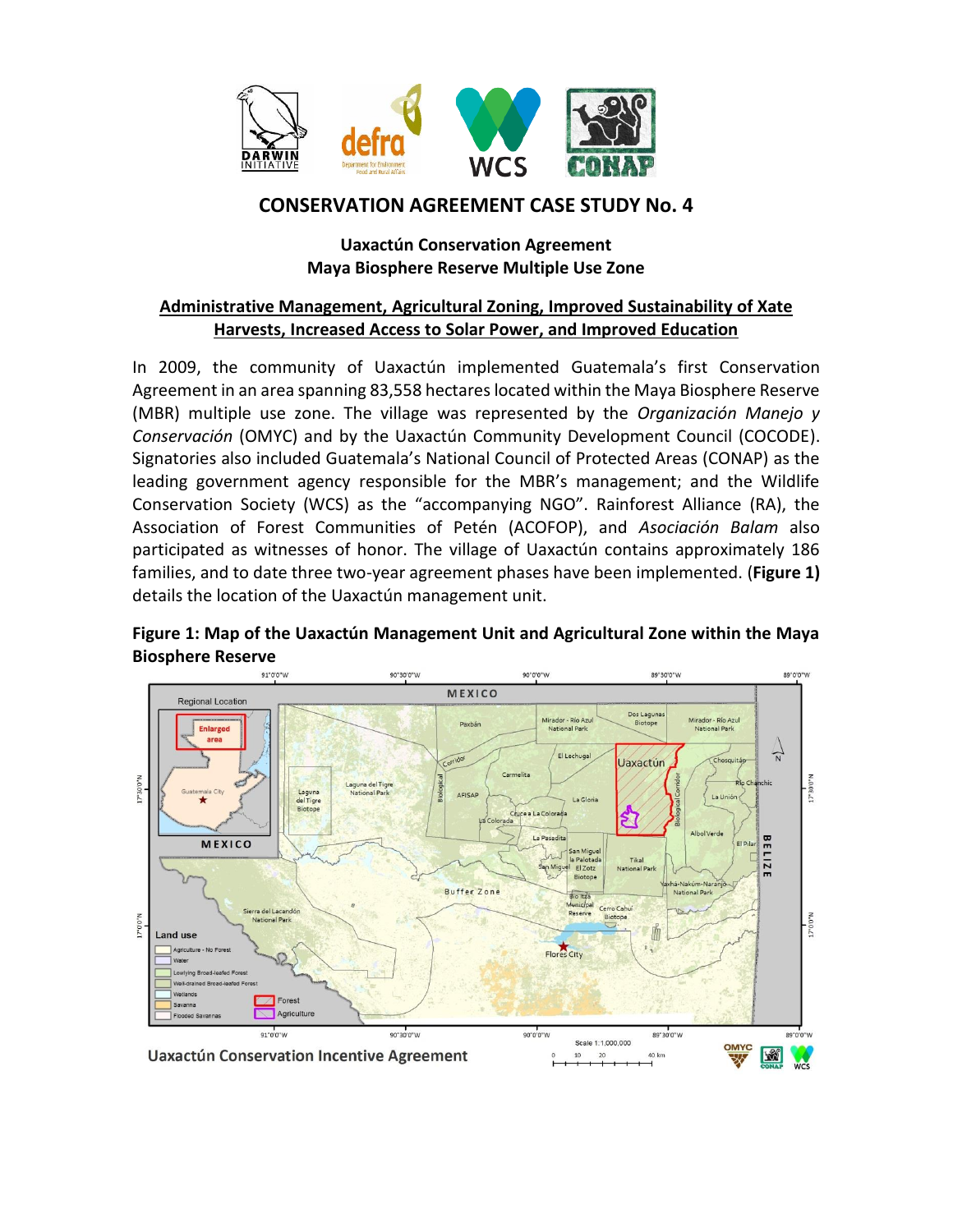The agreement contained two key components: "Conservation Actions" focused on the prevention of forest fires, control and surveillance, land-use planning, enhancing understory xate palm populations and maintenance of forest cover; and "Community Benefits" consisting of investments in education, incentives for harvesting only marketquality xate, and technical and financial support to improve OMYC's administrative management. Below we highlight four notable outcomes that were either directly produced or leveraged by the investments of the Uaxactún Conservation Agreement since its initiation in 2009.

## **1) RECUPERATION OF OMYC'S FINANCIAL SOLVENCY**

The administrative management component of the Conservation Agreement specified that OMYC's financial resources should be well-managed. This clause was included in the agreement because in 2009, when the agreement was initiated, CONAP, NGO, and community leaders collectively recognized significant weakness existed in OMYC's administrative and financial capacity. This weakness had manifest as a 2.29 million quetzal debt (\$306,000) owed to local suppliers and national lending institutions. The concession was on the brink of bankruptcy and community leaders and CONAP authorities alike recommended that urgent action was required.

Within the framework of the agreement, a financial manager was employed to improve administrative management and assist OMYC to repay its debts. An annual investment plan was developed to define specific administrative procedures for all financial transactions. This process, implemented between 2009 and 2013, allowed OMYC's leaders to implement from cost-benefit analyses for all major transactions, and ultimately resulted in the complete repayment of OMYC's debts (**Figure 2**).



**Figure 2: Evolution of OMYC's Debt in Quetzales between 2007 and 2013**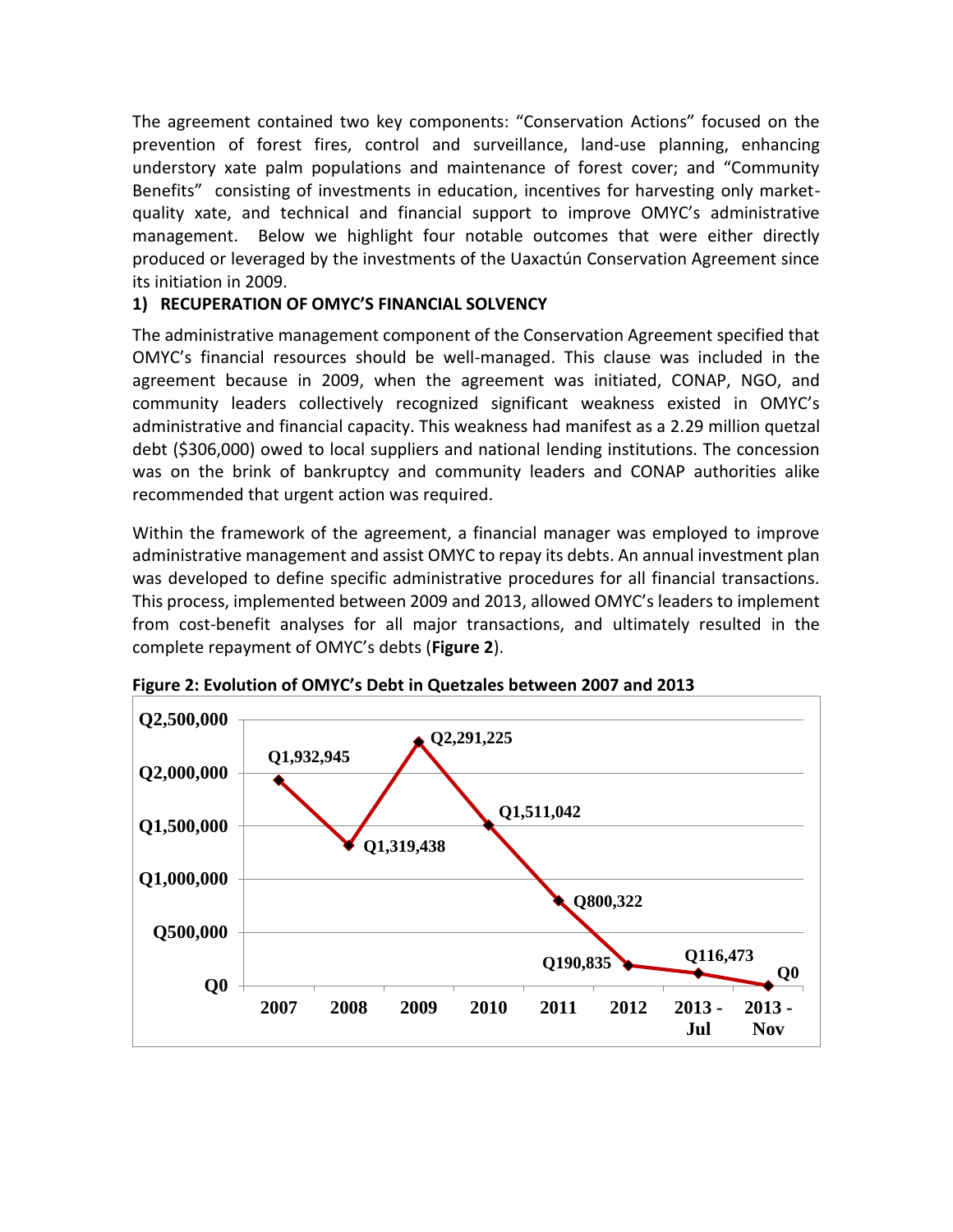Due to a strong commitment by OMYC's community leaders, OMYC has subsequently been able to maintain stable finances without any significant debt. Since 2013, OMYC has not taken out any high-interest loans to sustain their timber and non-timber forest management activities. As a result, savings have been increasingly invested in community benefits such as education, enrichment of wild xate stocks, and the prevention of forest fires. An additional benefit of OMYC's recuperated finances has been increased enthusiasm among OMYC's members for sustainable natural resource management and the concession concept in general.

#### **2) LAND-USE PLANNING FOR AGRICULTURE**

The "Conservation Actions" component of the Conservation Agreement included a clause relating to land-use planning for agricultural areas. In order to proceed with this commitment, in 2010 partners undertook an assessment of the present agricultural land

use patterns, and compared the results with the agricultural zone stipulated in the original General Management Plan for Uaxactún, developed shortly after the concession was signed in December, 1999.

The assessment revealed 22 areas used for agriculture by Uaxactún inhabitants that were located outside the agricultural zone permitted in the Management Plan and the concession zone map (**Figure 3**). These areas subsequently became known as "satellite areas", with some located as far as 12 kilometers from the village, deep within the jungle. Concerns about these areas included the potential for creeping expansion of agriculture into areas zoned for sustainable timber and nontimber resource management,

**Figure 3: Map depicting relocation of Uaxactún's "satellite agricultural plots" within the permitted agricultural zone**



the potential for fire affecting intact forest areas, the difficulty of fire prevention support in remote areas, and the possible impacts on CONAP's eventual evaluation regarding compliance with OMYC's original concession contract.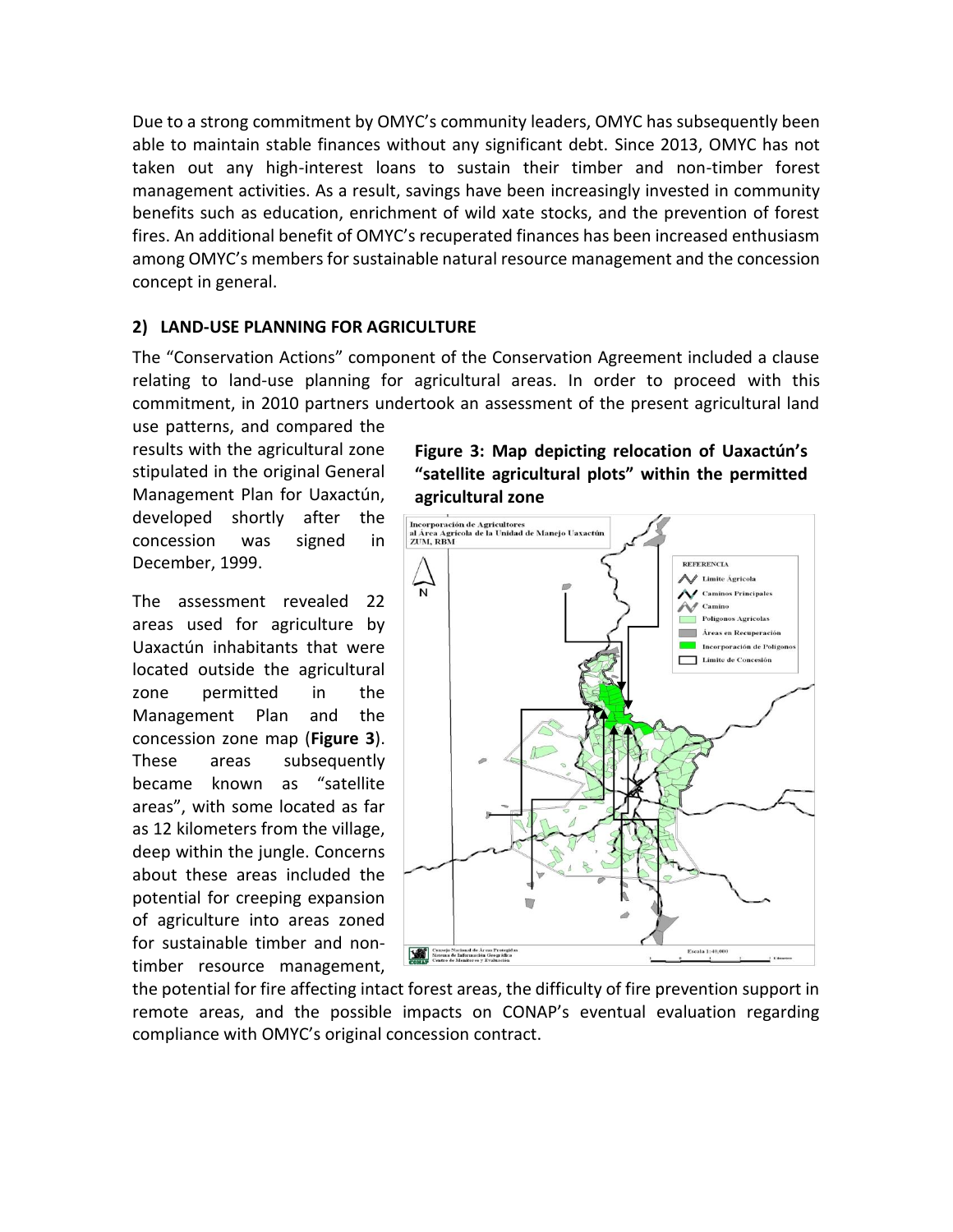With the help of technical personnel from OMYC, CONAP, WCS, all 22 satellite plots were voluntarily relocated within the agricultural zone, and OMYC developed an updated agricultural land-use map including a list of active farmers. Since the relocation, no new agricultural plots have since been detected outside the agricultural zone, and the abandoned satellite plots are recovering ecologically. Reinforcement for this new agreement has subsequently been provided by OMYC's guards and agricultural/fire prevention support personnel supported in part through the Conservation Agreement.

#### **3) INCENTIVES TO IMPROVE XATE SUSTAINABILITY**

Another agreement "Conservation Action" consisted of the enhancement of wild xate populations through improved harvesting, and the planting of 20,000 xate plants annually into forest areas affecting by over harvesting. Since the agreement's inception, Uaxactún has fully achieved this objective every year, thereby helping to ensure the long-term viability of one of Uaxactún's most important sources of household income. Xate harvesting in Uaxactún generates an estimated 1.3 million quetzals annually. The majority of this income (55%) is used to pay xate collectors, while the remainder is used to cover marketing costs such as packaging, materials and transport.

Since 2009, a total of 193,400 plants of three species have been transplanted into the forest, with 54% comprising xate "*jade*" (*Chamaedorea oblongata*), 44% Xate "*hembra*" (*Chamaedorea elegans*) and 2% Xate "*cola de pescado*" (*Chamaedorea ernesti-augustii*). Monitoring of the success rate of xate transplanted from OMYC's nursery into the forest has revealed that at least 85% of the transplanted stock survives longterm.



*Xate "cola de pescado" in nursery areas / WCS*

The agreement also provided a two-cent per frond financial incentive to the xate collectors to stimulate their selective harvest of only market-quality fronds. On average, 12 million fronds are collected each year that qualify for the incentive payment, helping to transform the Uaxactún's xate harvest from a quantity-based, to a quality-based payment system. This transformation has in turn helped reduce over harvesting of an economic resource essential for the village's forest-based economy, provided collectors (mainly men) with a 30% increase in their monthly income, and increased employment for village women "sorting" xate (i.e. evaluating each frond to ensure market quality) in OMYC's xate bodega. The incentive has also helped channel tangible benefits of the agreement directly to at least 100 harvesters annually. These individuals typically lack full time employment, and they often rank among the least wealthy inhabitants of the village.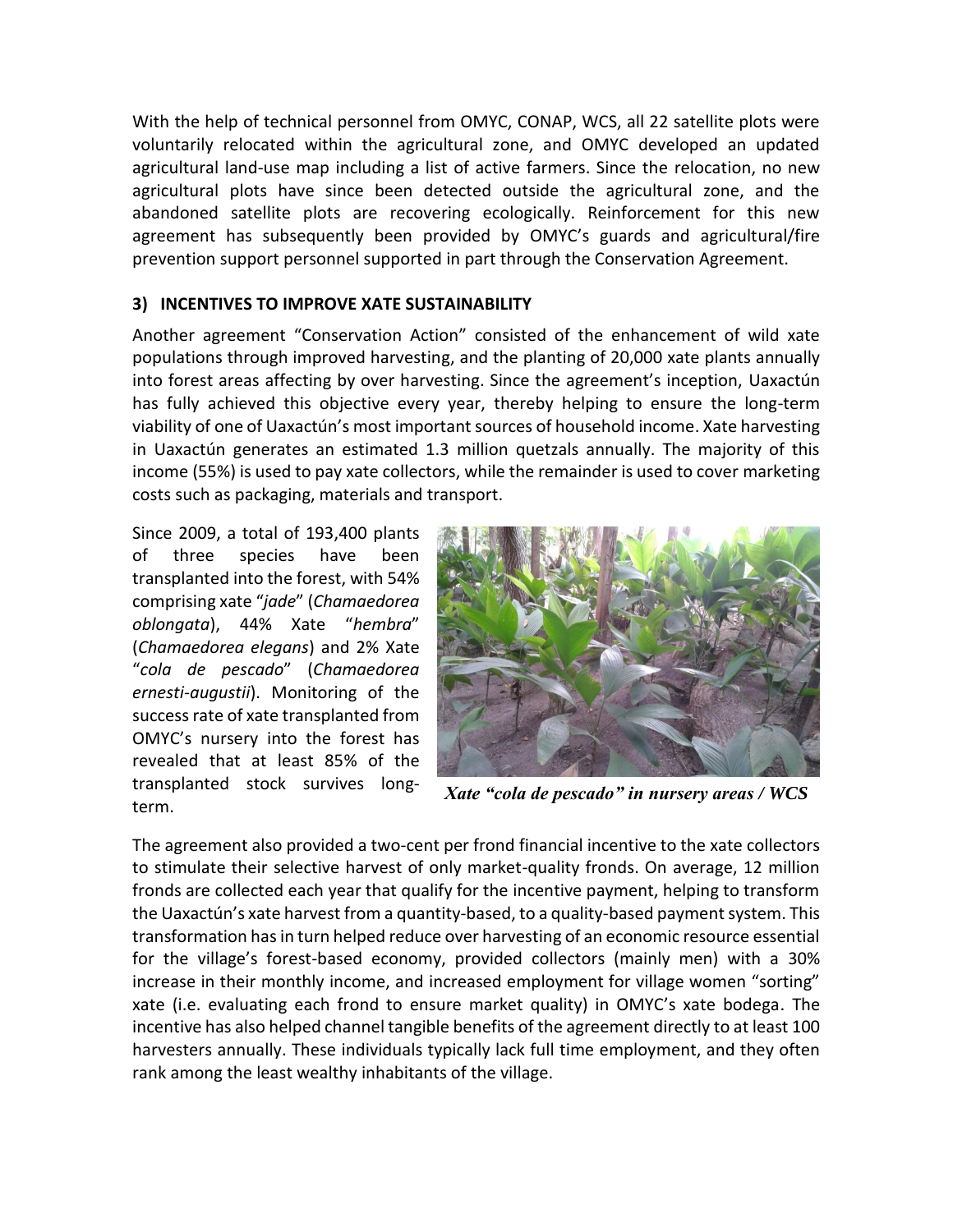Based on monitoring undertaken by WCS with the support of Rainforest Alliance and the U.S. Agency for International Development, harvested xate in OMYC's bodega has consistently exceeded the quality standard set by CONAP (at least 80% of harvested xate must be of market quality). This information has helped to improve the annual Uaxactún Management Unit performance evaluations conducted by CONAP.

## **4) INCREASED ACCESS TO SOLAR POWER**

In 2014, Uaxactún experienced a considerable increase in access to solar panels, surging from 38% to 95% of the village's households. This was achieved through support from a project implemented by NRECA International and funded by the National Institute for Electrification (INDE) titled "Community Electrification through Photovoltaic Systems".

To obtain this benefit Uaxactún was required to comply with obligatory prerequisites to demonstrate that the proposal was legally and technically viable. Essential contributions were made by the village mayor, the village COCODE, and OMYC's financial manager, who was responsible for delivering all the required technical and legal documentation related to Uaxactún village and OMYC as the local institutional sponsor of the project. Technical support was provided by WCS, the Rainforest Alliance, and OMYC's Forest Manager, who developed the environmental and technical review as part of the project proposal, which was presented to the Ministry for Environment and INDE.

NRECA personnel examined OMYC's financial management capacity, including a review of their financial status and debt to evaluate OMYC's ability to collect monthly maintenance fees from village residents provided with the panels. They concluded that OMYC was indeed a solvent and competently managed organization, allowing Uaxactún to become the first rural village in Guatemala to implement the project .The project demonstrates that the recuperation of OMYC's administrative capacity allowed the village of Uaxactún to leverage increased governmental investment on behalf of village residents, thereby propelling improved livelihoods and wellbeing among village residents.



## **Solar panels installed by INDE in the village of Uaxactún / Photo: WCS**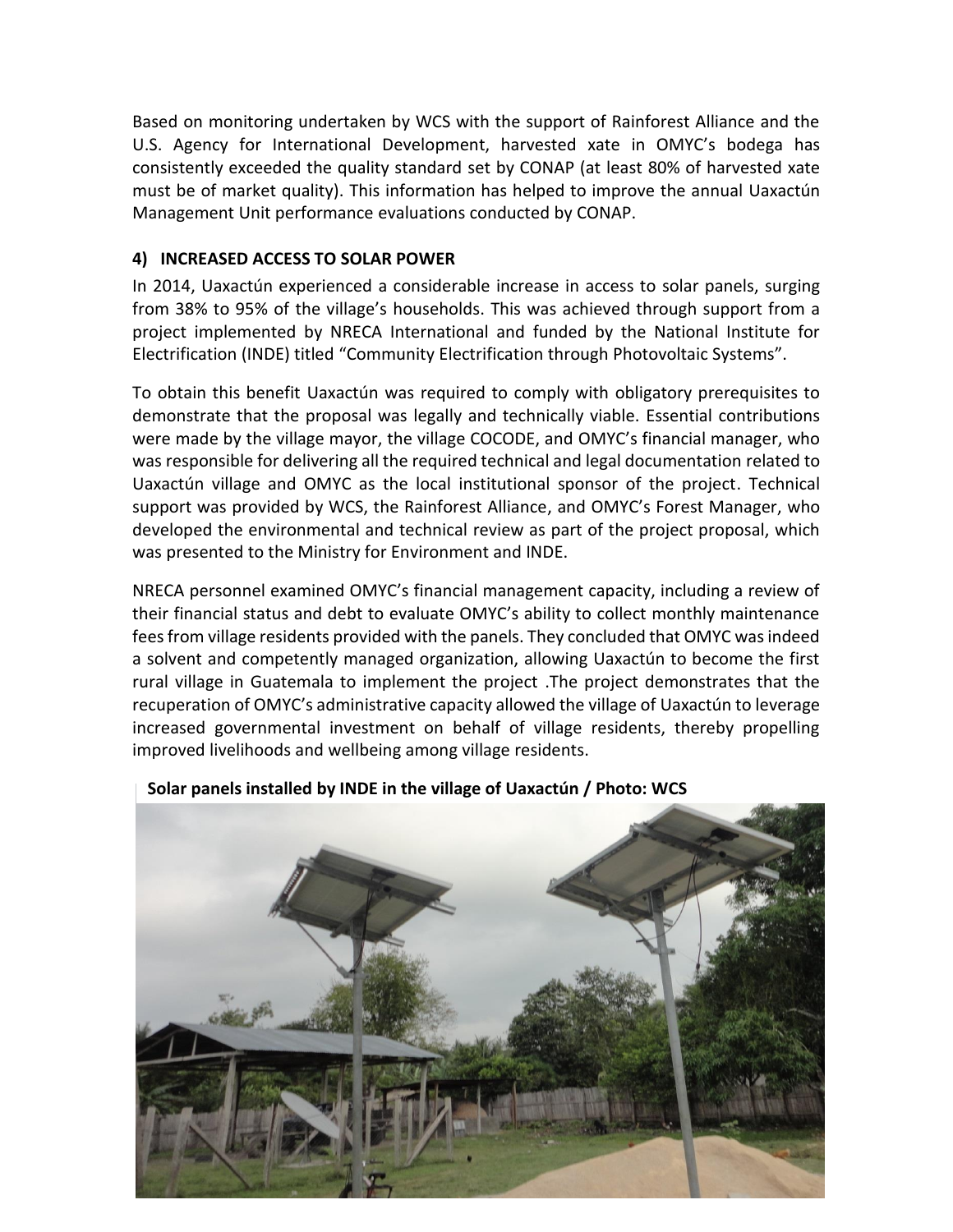#### **5) IMPROVED EDUCATION**

The principal social investment in the Uaxactún Conservation Agreement consisted of support for basic education within the village school. This particular project dates back to an informal agreement established between village leaders and WCS in 2003, when Uaxactún inhabitants requested improved educational opportunities for their children as their top development priority. As a result, in 2005 WCS assisted village leaders and OMYC to establish the first secondary school (*Básico*) in the Maya Biosphere Reserve. Since then, the secondary school has graduated eleven classes totaling 152 students, of which 43% have been female.

Through the Conservation Agreement as of 2010, \$6,757 has been provided annually to support the complete salary of one secondary teacher, the partial salary of a second teacher, and the provision of miscellaneous scholastic supplies. During that period, the secondary school has graduated 100 of the 152 students, with a majority receiving scholarships to continue their studies (i.e. *diversificado*) in the central area of Petén. Some of these students have returned to Uaxactún to work as accountants and other related professions within OMYC.

Lessons learned during the six years of implementation of the Uaxactún Conservation Agreement include:

 Collaboration and technical support key to improving OMYC's financial solvency: The support of numerous individuals and institutions permitted the remarkable improvement in OMYC's financial solvency witnessed during the first four years of the implementation of the agreement in Uaxactún. First and foremost, the dedication of the members of OMYC and local leaders in Uaxactún was the essential factor that made it possible to sustain the recovery which began in earnest at the end of 2009, when the financial administrator was named by CONAP and supported by the agreement. Second, the sustained engagement by CONAP throughout the entire process made it clear to OMYC managers that it was imperative to implement the financial plans as developed, avoiding deviation for other objectives that could potentially derail the recovery. Finally, consistent support from all other CSO's engaged in Uaxactún, including the agreement witness of honor institutions, sent a consistent message that continued support for the concession would be forthcoming, if and only if OMYC labored seriously to ensure its economic viability in the future. These elements combined helped propel OMYC to a spectacular economic recovery that has been sustained throughout the subsequent years of the agreement's implementation. As of 2016, some six years into the agreement, the new challenge identified consists of transferring the technical knowledge and skills for solid financial administration from the OMYC financial administrator to Uaxactún residents – potentially to future university graduates as they graduate with degrees in business administration.